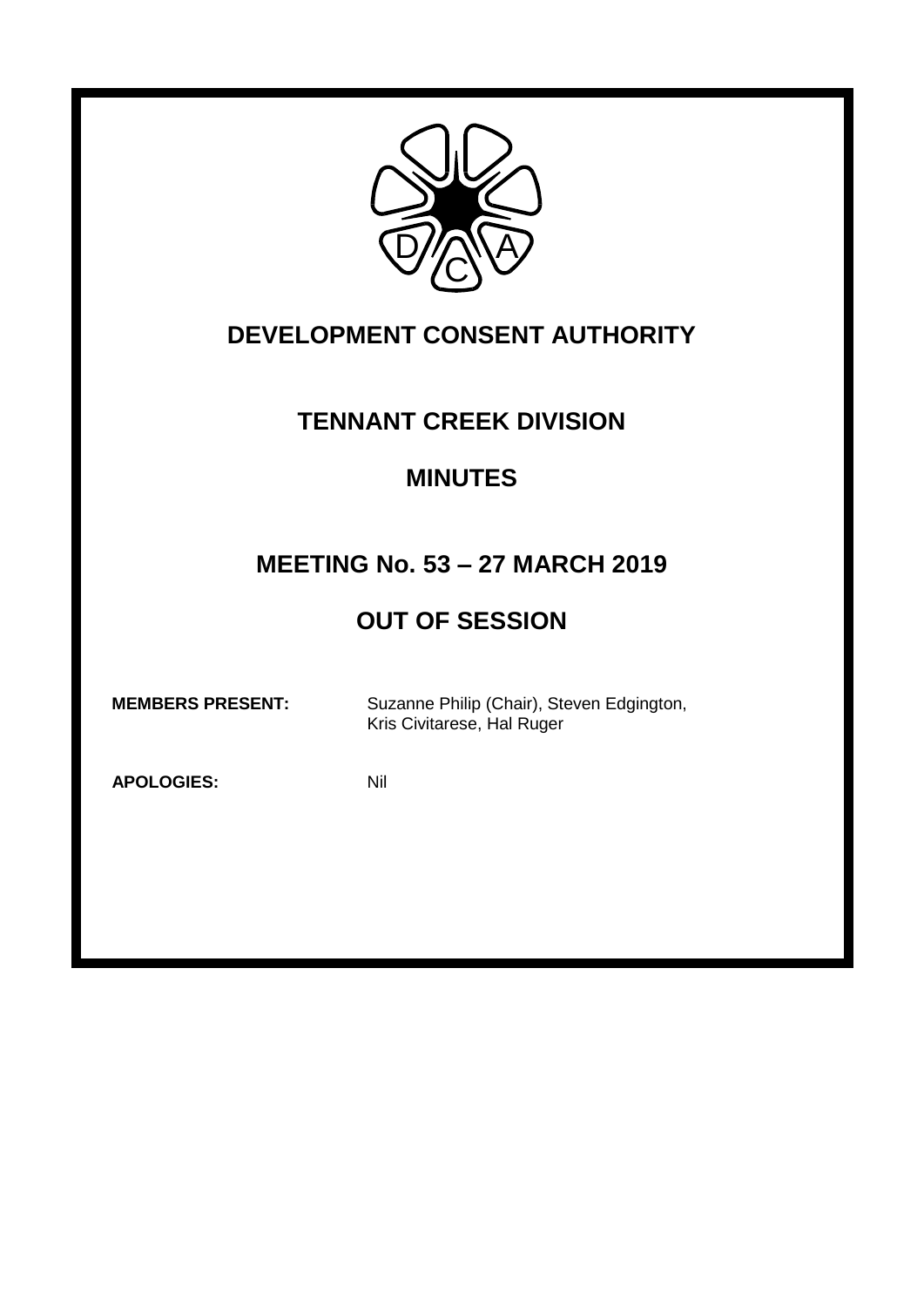#### **ITEM 1 ALTERATIONS AND ADDITIONS TO LIGHT INDUSTRY DEVELOPMENT (INCLUDING NEW STORAGE SHED) PA2019/0036 LOT 1022, 12 BROWN STREET, TOWN OF TENNANT CREEK APPLICANT ENSTONE PTY LTD (BARKLY PLUMBING SERVICES – MR JOHN HENDERSON)**

**RESOLVED 0001/19** That the Development Consent Authority vary the requirements of Clause 6.5.3 (Parking Layout), Clause 7.10.3 (Caretaker's Residence) and Clause 9.1.1 (Industrial Setbacks) of the Northern Territory Planning Scheme, and pursuant to section 53(a) of the *Planning Act 1999*, consent to the application to develop Lot 1022 (12) Brown Street, Town of Tennant Creek for the purpose of alterations and additions to Light Industry development (including new storage shed and caretaker's residence), subject to the following conditions:

### **GENERAL CONDITIONS**

- 1. The works carried out under this permit shall be in accordance with the drawings endorsed as forming part of this permit.
- 2. Before the use or occupation of the development starts, the areas set-aside for the parking of vehicles and access lanes as shown on the endorsed plans must be:
	- (a) constructed;

(b) properly formed to such levels that they can be used in accordance with the plans;

(c) surfaced with an all-weather-seal coat or dust suppressed (unsealed areas shown on the drawings);

(d) drained;

(e) line marked or otherwise suitably delineated to indicate each car space; and (f) clearly marked to show the direction of traffic along access lanes and driveways;

to the satisfaction of the consent authority.

Car spaces, access lanes and driveways must be kept available for these purposes at all times.

- 3. The loading and unloading of goods from vehicles must only be carried out on the land (within the designated loading bays and must not disrupt the circulation and parking of vehicles on the land).
- 4. The landscaping shown on the endorsed plans must be maintained to the satisfaction of the consent authority, including that any dead, diseased or damaged plants are to be replaced.
- 5. The kerb crossovers and driveways to the site approved by this permit are to meet the technical standards of the Barkly Regional Council, to the satisfaction of the consent authority.
- 6. Stormwater is to be collected and discharged into the drainage network to the technical standards of and at no cost to Barkly Regional Council to the satisfaction of the consent authority.
- 7. No fence, hedge, tree or other obstruction exceeding a height of 0.6m is to be planted or erected so that it would obscure sight lines at the junction of the

| כ וס ∠                                                                                |  |
|---------------------------------------------------------------------------------------|--|
| These minutes record persons in attendance at the meeting and the resolutions of the  |  |
| Development Consent Authority on applications before it.                              |  |
| Reliance on these minutes should be limited to exclude uses of an evidentiary nature. |  |
|                                                                                       |  |

**2 of 5**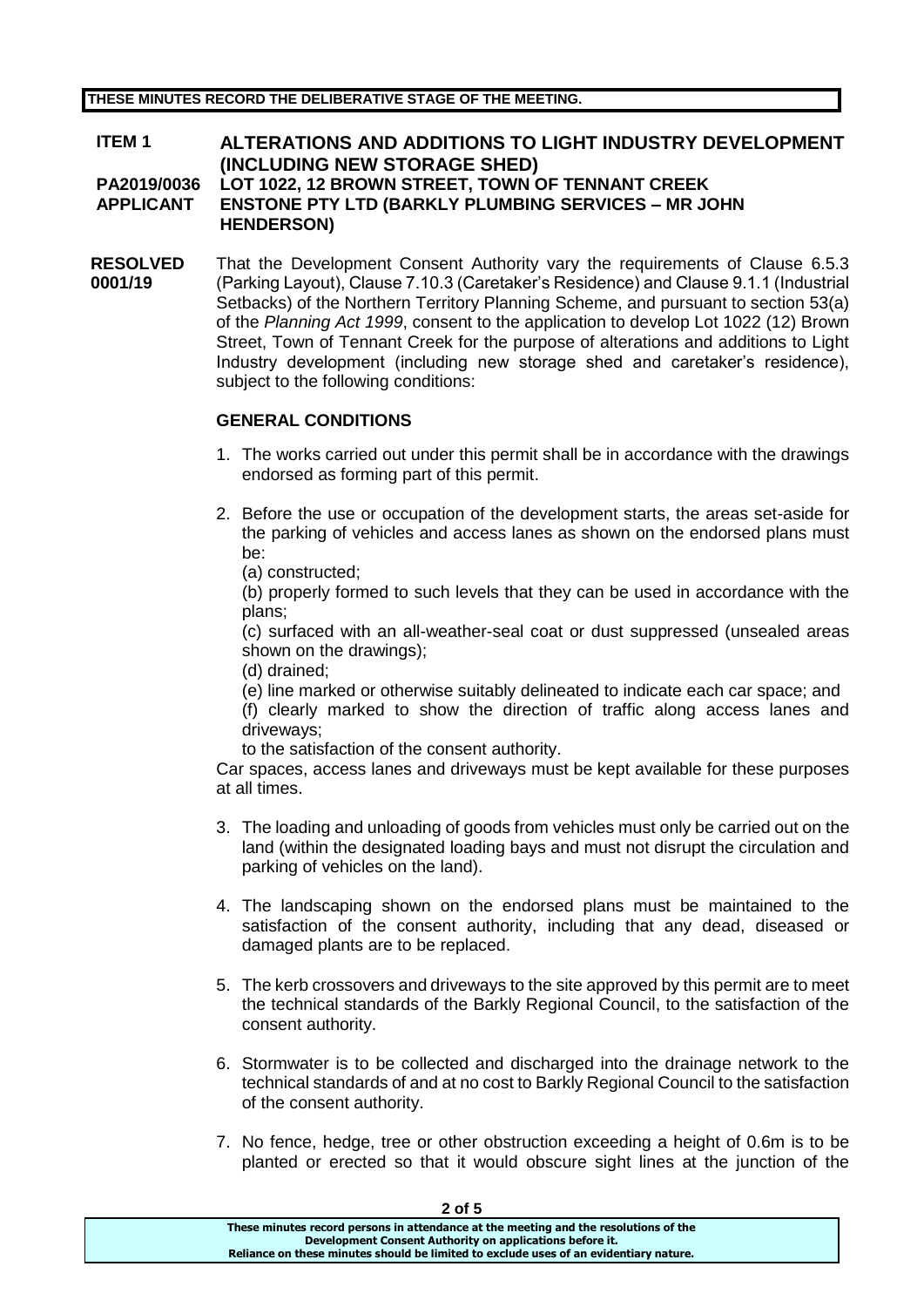driveway and the public street. This condition is to the satisfaction of the consent authority on advice from the Barkly Regional Council.

- 8. Storage for waste disposal bins is to be provided to the requirements of the Barkly Regional Council, to the satisfaction of the consent authority.
- 9. Any developments on or adjacent to any easements on site shall be carried out to the requirements of the relevant service authority to the satisfaction of the consent authority.
- 10.All existing and proposed easements and sites for existing and required utility services must be vested in the relevant authority for which the easement or site is to be created.
- 11.The owner of the land must enter into agreements with the relevant authorities for the provision of water supply, storm water drainage, sewerage, electricity services to the development shown on the endorsed plans in accordance with the authorities' requirements and relevant legislation at the time.

#### **NOTES:**

- 1. This development permit does not grant building approval. You are advised to contact a registered private Building Certifier to ensure that you have attained all necessary approvals before commencing construction works or the use.
- 2. The Power and Water Corporation advises that the Water and Sewer Services Development Section (waterdevelopment@powerwater.com.au) and Power Network Engineering Section (powerconnections@powerwater.com.au) should be contacted via email a minimum of 1 month prior to construction works commencing to determine the Corporation's servicing requirements, and the need for upgrading of on-site and/or surrounding infrastructure.
- 3. The Northern Territory Environment Protection Authority advises that construction work should be conducted in accordance with the Authority's Noise Guidelines for Development Sites in the Northern Territory. The guidelines specify that on-site construction activities are restricted to between 7am and 7pm Monday to Saturday and 9am to 6pm Sunday and Public Holidays. For construction activities outside these hours refer to the guidelines for further information.
- 4. Professional advice regarding implementation of soil erosion control and dust control measures to be employed throughout the construction phase of the development are available from Department of Environment and Natural Resources.
- 5. Any proposed works which fall within the scope of the *Construction Industry Long Service Leave and Benefits Act 2005* must be notified to NT Build by lodgement of the required Project Notification Form. Payment of any levy must be made prior to the commencement of any construction activity. NT Build should be contacted via email (info@ntbuild.com.au) or by phone on 08 89364070 to determine if the proposed works are subject to the Act.
- 6. A permit to work within a road reserve may be required from the Barkly Regional Council before commencement of any works within the road reserves.

| 3 O 15                                                                                |  |
|---------------------------------------------------------------------------------------|--|
| These minutes record persons in attendance at the meeting and the resolutions of the  |  |
| Development Consent Authority on applications before it.                              |  |
| Reliance on these minutes should be limited to exclude uses of an evidentiary nature. |  |
|                                                                                       |  |

#### **3 of 5**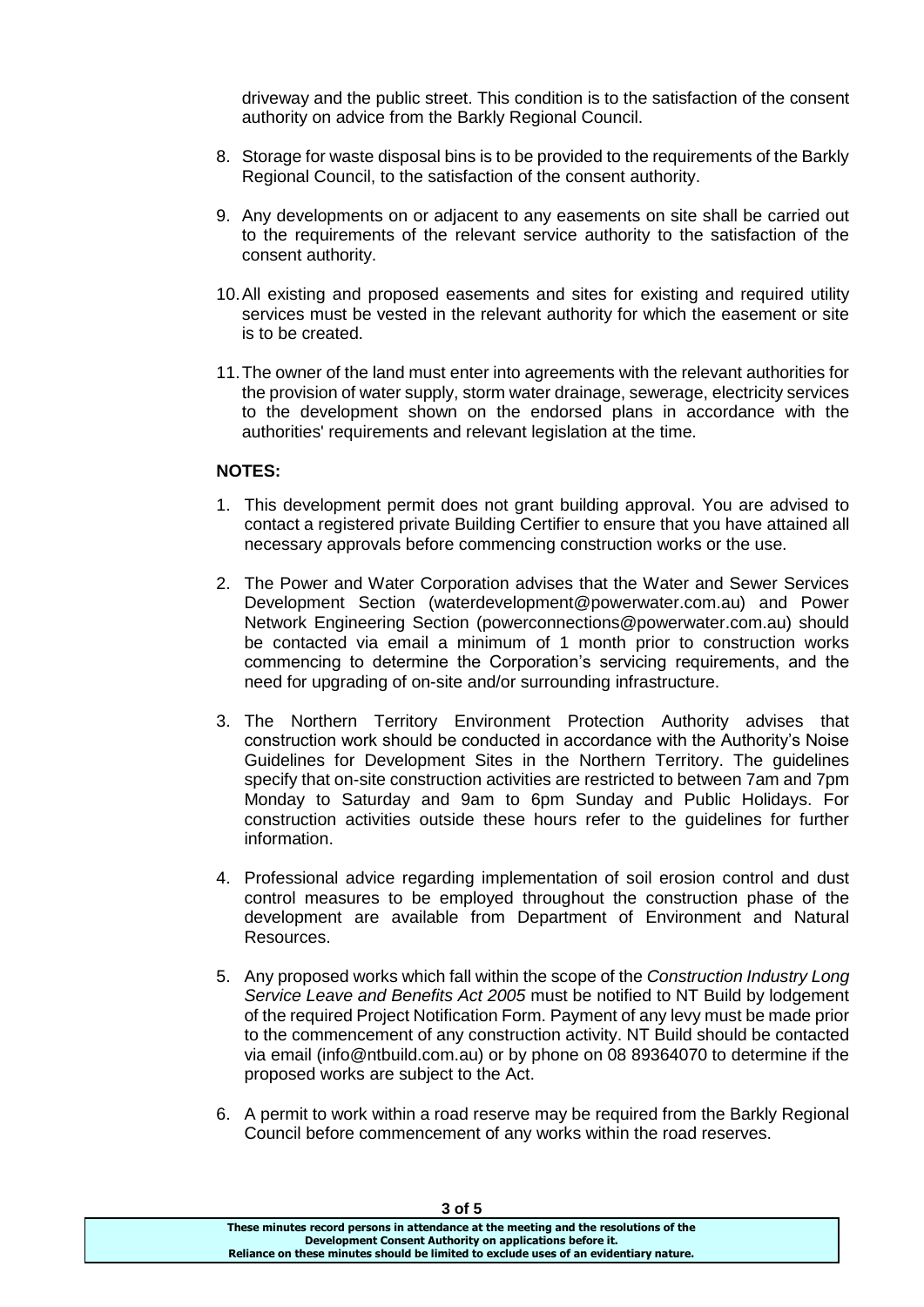- 7. Prior to applying for building approval and works commencing, it is recommended that the land owner / developer considers engaging the services of a Licensed Surveyor to carry out a boundary identification survey to identify where the true boundaries of the site are in relation to existing and proposed fences and buildings on the land. This information could then be used for the purposes of section 6 of the Building Regulations.
- 8. This permit will expire if one of the following circumstances applies:
	- (a) the development *and use is/are* not started within *two* years of the date of this permit; or

(b) the development is not completed within *four* years of the date of this permit. The consent authority may extend the periods referred to if a request is made in writing before the permit expires.

#### **REASONS**

- 1. Pursuant to section 51(a) of the *Planning Act 1999*, in considering a development application the Development Consent Authority must take into account the planning scheme that applies to the land to which the application relates. The proposal is consistent with the primary purpose of Zone GI (General Industry) of the NT Planning Scheme, which is, "to provide for…general industry". The application is for alterations and additions to an existing light industry development / use, the land uses are listed as "permitted" within Zone GI. The development is consistent with the form of development expected within Zone GI and the design incorporates landscaping, building materials and colours that will enhance the visual appearance of the development.
- 2. A variation to sub-clause 3(b) of Clause 6.5.3 (Parking Layout) of the NT Planning Scheme to allow part of a car parking area to be unsealed (as shown on the drawings) is considered to be satisfactory in this instance as the gravel surface will assist with storm water infiltration, conditions of approval will ensure the surface is maintained and the affected (unsealed) area will not be in constant use by vehicles (used for staff and longer term parking). All other driveway and parking areas on the site will be sealed.
- 3. Having regard to sub-clause 3 of Clause 2.5 (Exercise of Discretion by the Consent Authority) and sub-clause 3 of Clause 7.10.3 (Caretaker's Residence) of the NT Planning Scheme, variations to sub-clause 2 of Clause 7.10.3 are granted to allow a second caretaker's residence on the site with a floor area greater than 50m<sup>2</sup> as the second caretaker's residence:
	- a) is intended for use by employees of the plumbing contracting business;
	- b) is expected to assist in enhancing the level of security of the site and adjoining properties through improved active and passive surveillance opportunities; and
	- c) is considered appropriate to the site which is in excess of 3 times the minimum lot size that applies to Zone GI (General Industry);
	- d) will continue to provide improved flexibility for maintaining security of valuable equipment, machinery and vehicles by being available for use when the residents of the primary caretaker's residence are on leave or out of town; and
	- e) is not expected to detract from the amenity of any other property or be contrary to the purpose of Zone GI (General Industry) which is to provide for general industry.
- 4. A variations to Clause 9.1.1 (Industrial Setbacks) of the NT Planning Scheme is granted to allow the reduced building setbacks shown on the endorsed drawings as:

| 401 D                                                                                 |  |
|---------------------------------------------------------------------------------------|--|
| These minutes record persons in attendance at the meeting and the resolutions of the  |  |
| Development Consent Authority on applications before it.                              |  |
| Reliance on these minutes should be limited to exclude uses of an evidentiary nature. |  |
|                                                                                       |  |

**4 of 5**